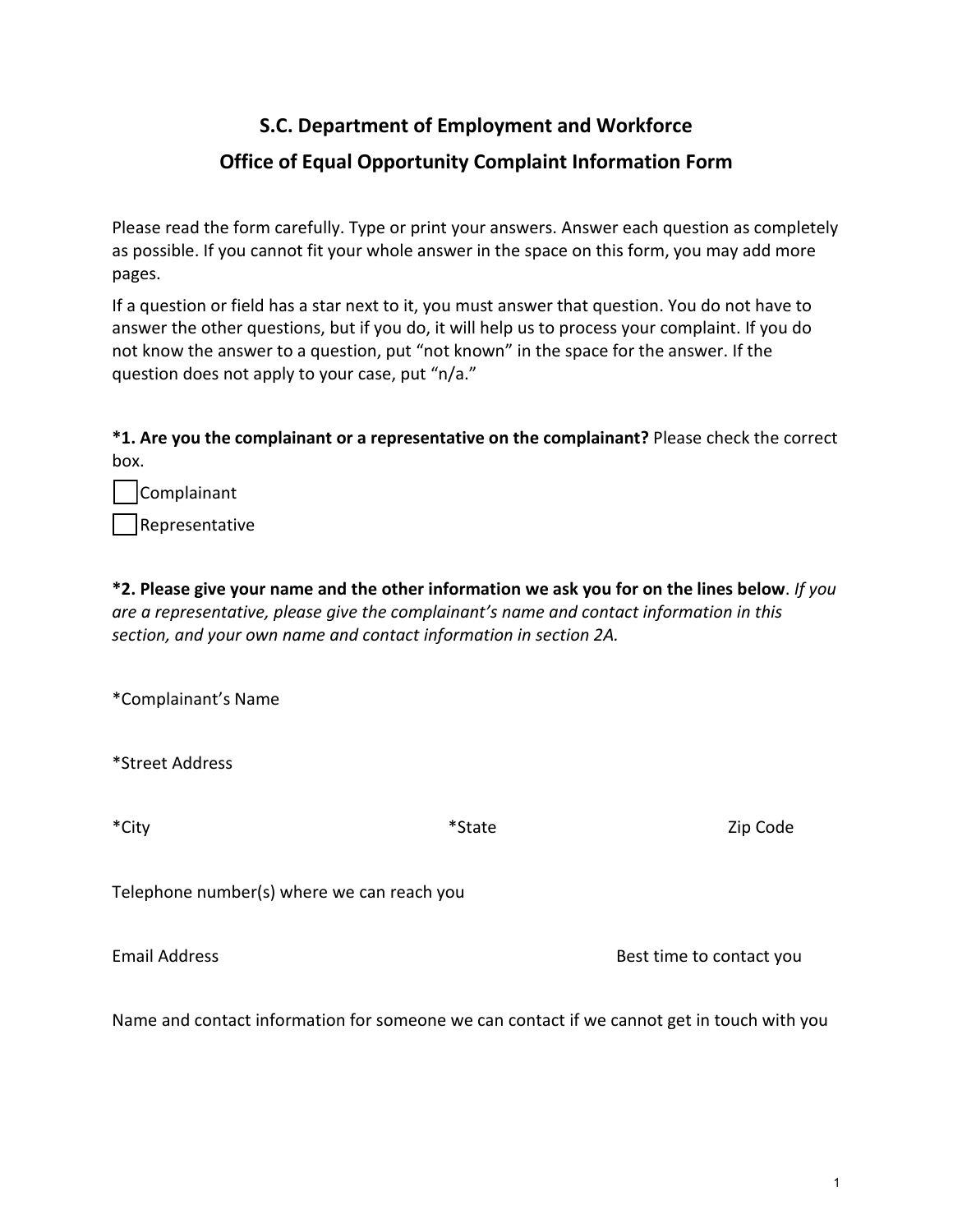**2A.** *If you are the complainants representative, please give your name and contact information in this section, and attach a letter or other document signed by the complainant, authorizing you to serve as his or her representative.*

| Representative's Name | Representative's Organization (if any) |
|-----------------------|----------------------------------------|
| Street Address        |                                        |

City Code City State State City State State State State State State State State State State State State State State State State State State State State State State State State State State State State State State State Stat

Telephone number(s) where we can reach you

Email Address **Best time to contact you** 

*For the rest of the questions on this form, if you are filing this complaint on behalf of someone else, "you" means that person (the complainant), not you personally. Please give the answers the complainant would give if he or she was filling out the form.* 

## **\*3. This complaint is about something that happened to (Please check the appropriate box):**

 $\Box$  Only me Me and other people Other people, but not me

**\*4. Please give the name of the agency, organization, or business that you are complaining about.** If you have any contact information for the agency, organization, or business, and/or if you know the name of the person(s) who you think discriminated against you, please give that information as well. If you need more space to give all of the information, please attach more pages to the form.

| *Name of Agency, Organization, or Business |           | Telephone Number(s) |
|--------------------------------------------|-----------|---------------------|
| <b>Street or Mailing Address</b>           |           | Email Address       |
| Name of Person You Think Discriminated     | Job Title | Email Address       |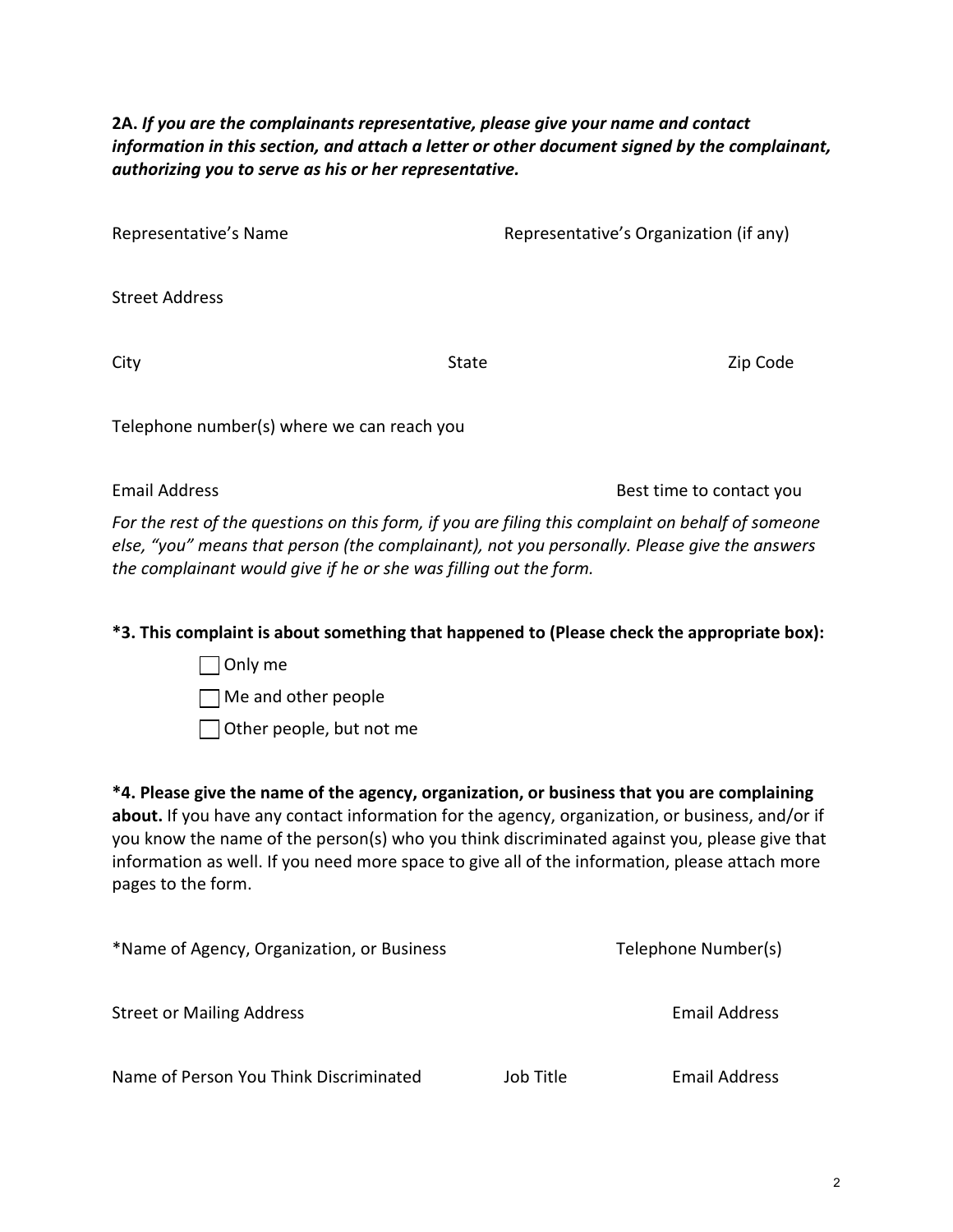**\*5. What program was involved in the alleged discrimination you are complaining about?** If you do not know the name of the program, or your complaint does not involve an SC Works Center or a state or local government agency, please check "Do not know."

- Workforce Investment Act and/or Workforce Innovation and Opportunity Act Program
- **Job Corps Program**
- Older Workers Program (Senior Community Service Employment Program)
- Unemployment Insurance
- Indian/Native American Program
- **Employment Service or Job Service**
- Migrant and Seasonal Farm Workers Program
- Trade Assistance Act Program
- Vocational Rehabilitation
- Other (what program?)
- SC Works Center
- State or Local Government
- Do not know

**\*6. What do you think was the basis (reason) for the alleged discrimination?** Please check he boxes next to all of the bases (reasons) you think were involved in the discrimination, and answer any other questions that go along with that box.

Because of National Origin (Please answer questions below.)

Are you Hispanic or Latino? Yes



What is your national origin (the country from which you, your parents, your grandparents, or your earlier ancestors came)?

Because of my Limited English Proficiency (what is the language in which you feel most comfortable communicating? For example, Spanish, Croatian, Cambodian)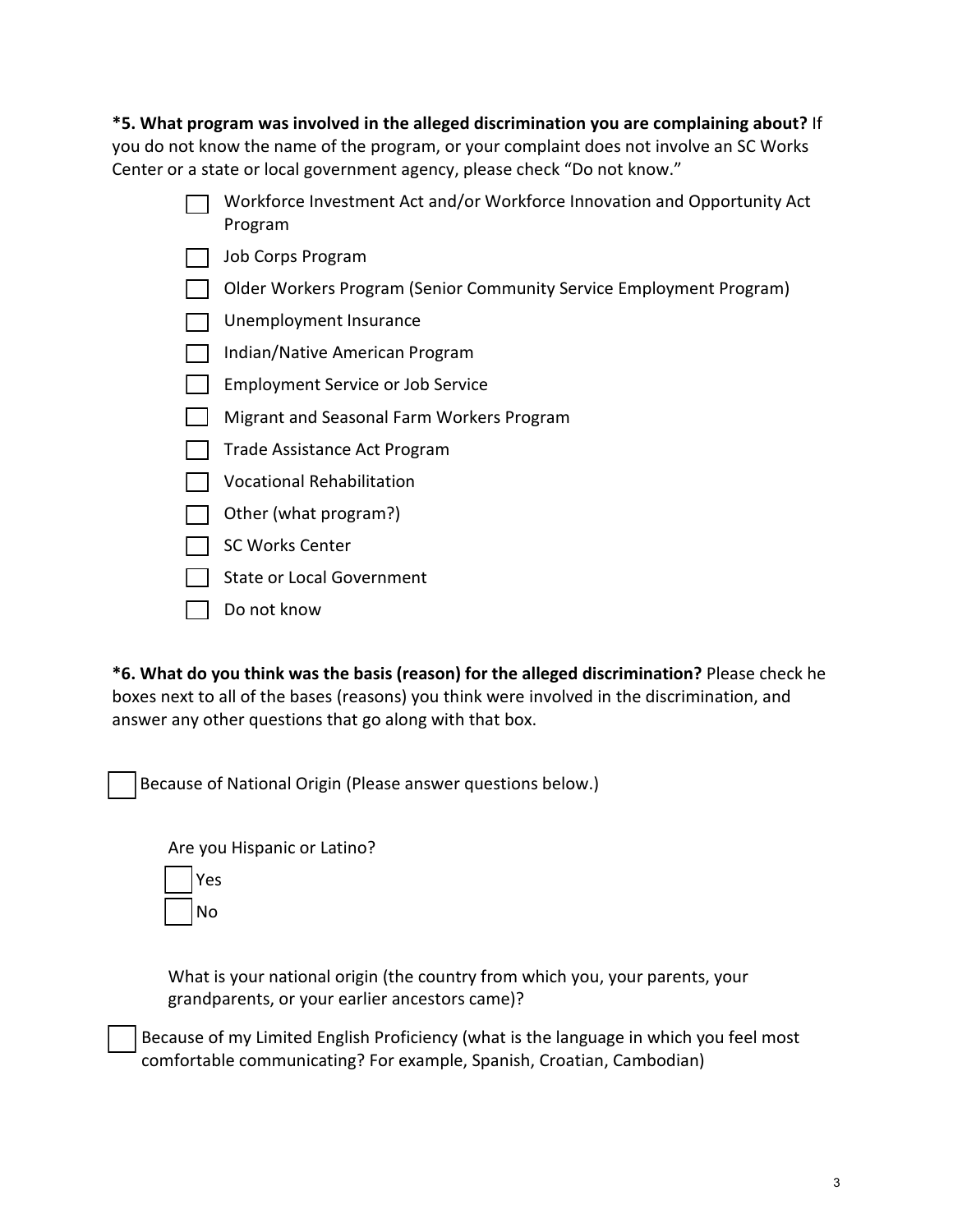| Because of my Race (Please answer questions below.)                                        |
|--------------------------------------------------------------------------------------------|
| What is your race? Please check all that apply                                             |
| White or Caucasian                                                                         |
| <b>Black or African American</b>                                                           |
| American Indian or Alaska Native                                                           |
| Native Hawaiian or Other Pacific Islander                                                  |
| Asian                                                                                      |
| Because of my Sex                                                                          |
| What is your sex?                                                                          |
| Because of my Pregnancy                                                                    |
| Because of my Sexual Orientation                                                           |
| What is your sexual orientation?                                                           |
| Because of my Gender Identity                                                              |
| What is your gender identity?                                                              |
| Because of my Color                                                                        |
| What is your color?                                                                        |
| Because of my Religion                                                                     |
| What is your religion?                                                                     |
| Because of my Age                                                                          |
| What is your date of birth?                                                                |
| Because of my Political Affiliation or Political Belief                                    |
| What is your political affiliation or political belief?                                    |
| Because of my Disability (Please check one of the following three boxes)                   |
| I have a disability (which may be active or inactive right now).                           |
| What is your disability?                                                                   |
| I have a record of a disability                                                            |
| What was your past disability?                                                             |
| I do not have a disability, but the organization or program treats me as if I am disabled. |
| Because of my Citizenship                                                                  |
| What is your citizenship?                                                                  |
| Because of my participation in a program that receives Federal financial assistance        |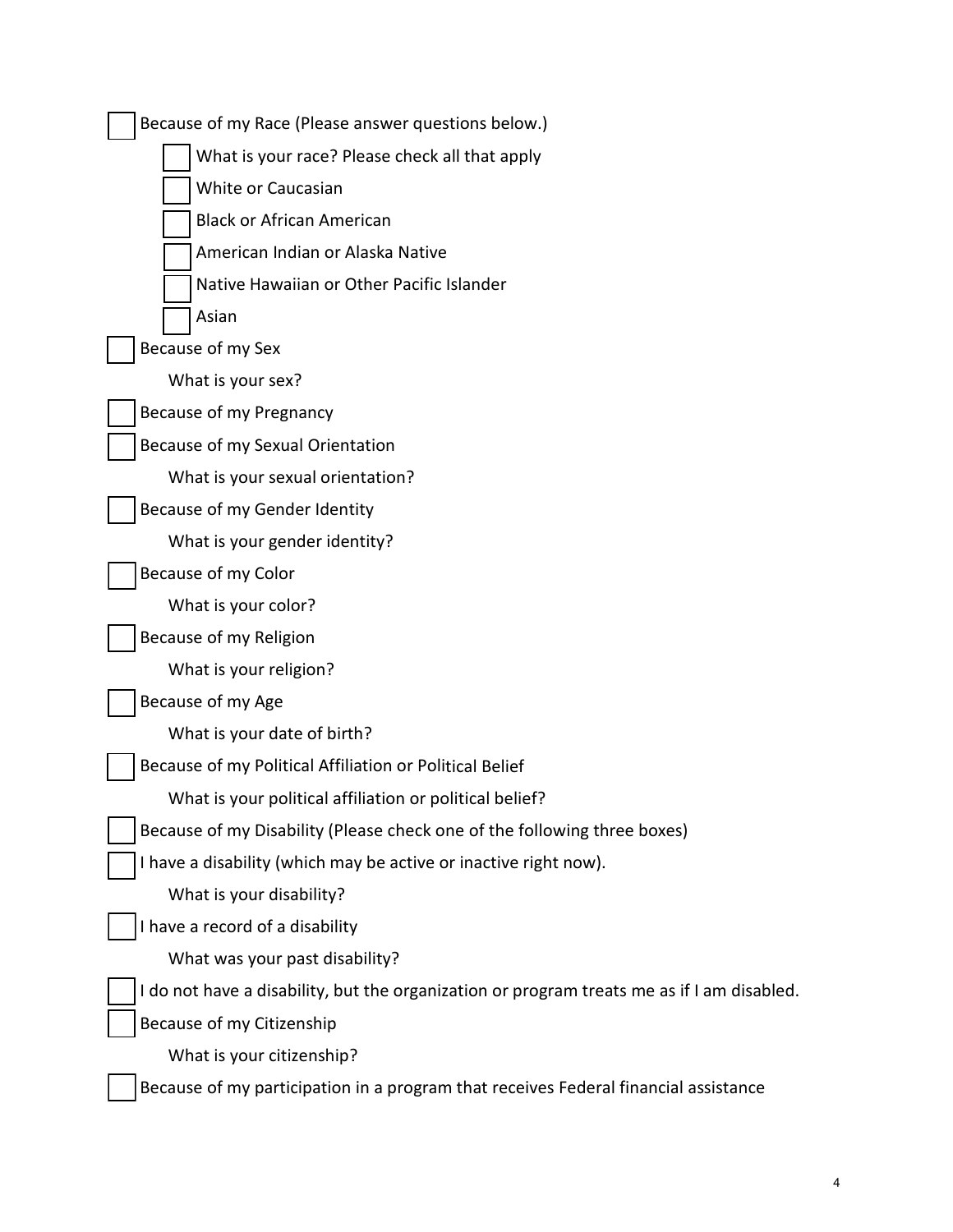Name the program:

I was Retaliated Against (Retaliation) because I complained about discrimination, or because I gave a statement or was involved in some other way with someone else's discrimination complaint.

**\*7. For each of the bases (reasons for discrimination) you checked above, please explain what happened, how you were (or someone else was) harmed by what happened, and how or why you think what happened was because of the basis you checked.** For example, if you checked "Because of my Race," list the facts you think explain *how* or *why* you think what happened was because of the race of the persons who were harmed. *If you do not explain why you checked a particular basis, we may reject that part of your complaint.*

If other persons or groups were treated differently from you (or the other people you think were discriminated against), please describe who was treated differently, how their treatment was different, and how the different treatment harmed you (or the other people you think were discriminated against). Please be specific and brief. Give the name(s) of and contact information for any of the people involved, if you can.

If your answer does not fit in the space below, please use more pages of paper to finish your answer, and attach those pages to this form.

**\*8. On what date(s) did the alleged discrimination take place?**

**8A. Date of the first action:** 

**8B. Date of most recent action:** 

**8C. If the date of the most recent action was more than 180 days ago, please explain why you did not file a complaint before now. (180 character limit, please attach additional information if needed)**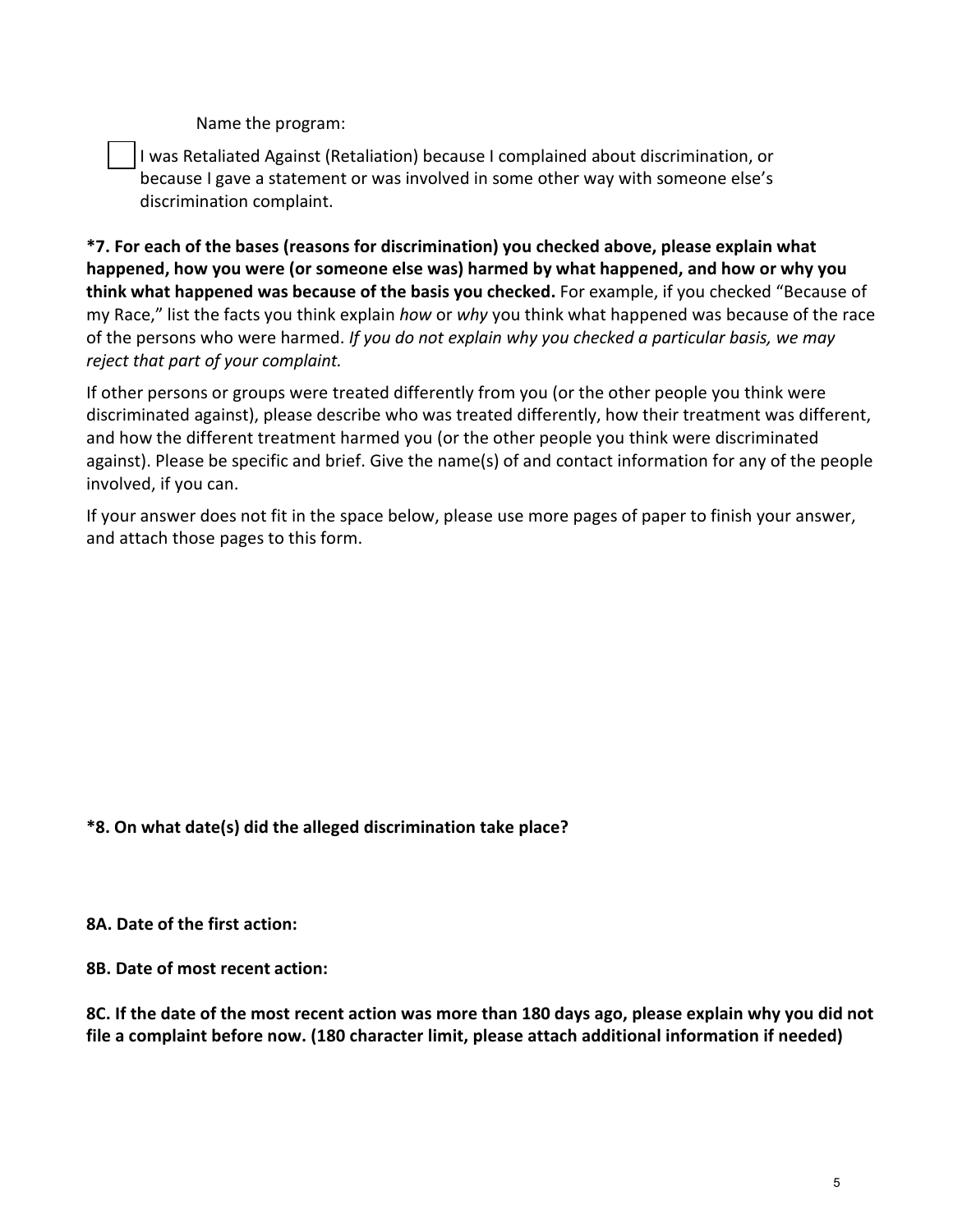**9. Please list below any other people (witnesses, coworkers, supervisors, or others) whom you have not already named and whom we should contact for information about your complaint.** Attach additional pages if you need more space for this information.

Person's Name The Relationship to case (witness, coworker, etc.)

Best time to contact this person

Telephone number(s) and/or email address(es) where we can contact this person.

**10. Have you filed a written complaint with anyone else, such as the Equal Employment Opportunity Commission (EEOC), or the U.S. Department of Labor, about the same events or actions you describe on this Complaint Information form?** If yes, please answer these questions, as best you can, about *each* agency, department, organization, or business where you filed a written complaint (using additional pages if necessary):

#### **10A. Where and when did you file your first written complaint?** Date Filed:

Name of Specific Office or Agency, Department, Organization, or Business

| Phone Number              | Email address |       |          |
|---------------------------|---------------|-------|----------|
| Mailing or Street Address | City          | State | Zip Code |

Name and Contact Information for person working on your complaint, if known.

## **10B. Has the place where you filed your first written complaint given you a final decision about the complaint?**

Yes No

#### **10C.** *If yes,* **what was the date of the final decision?**

Was the decision in writing?

| Yes |
|-----|
| No  |